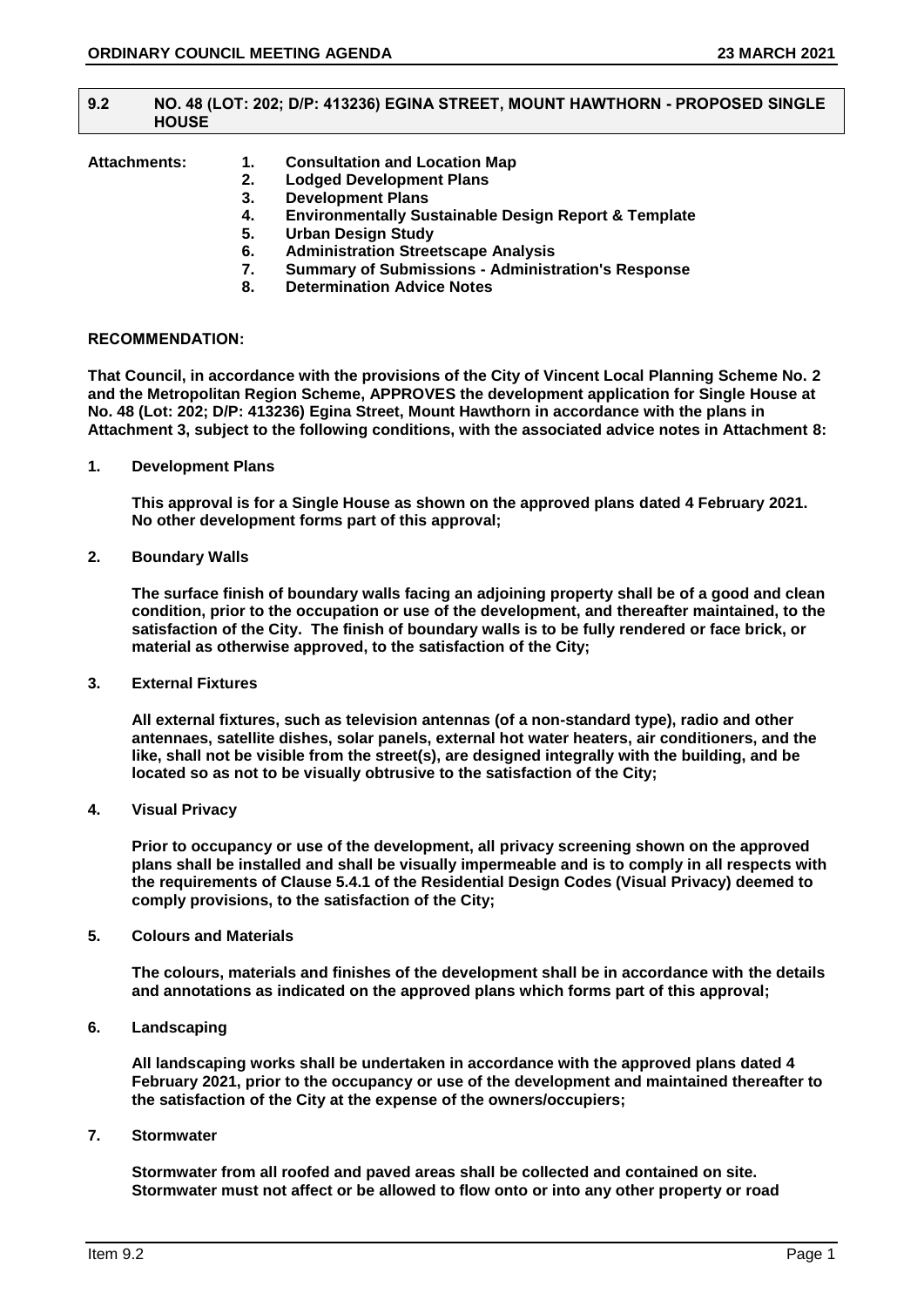**reserve;**

**8. Sight Lines**

**No walls, letterboxes or fences above 0.75 metres in height to be constructed within 1.5 metre of where the driveway meets the right of way, unless the further approval of the City is obtained.:**

- **Walls, letterboxes or fences adjoin vehicular access points to the site; or**
- **A driveway meets a public street; or**
- **two streets intersect;**

 **Unless otherwise approved by the City of Vincent;**

- **9. Car Parking and Access**
	- **9.1 The layout and dimensions of all driveway(s) and parking area(s) shall be in accordance with AS2890.1;**
	- **9.2 All driveways, car parking and manoeuvring area(s) which form part of this approval shall be sealed, drained, paved and line marked in accordance with the approved plans prior to the first occupation of the development and maintained thereafter by the owner/occupier to the satisfaction of the City;**
	- **9.3 No good or materials being stored, either temporarily or permanently, in the parking or landscape areas or within the access driveways. All goods and materials are to be stored within the buildings or storage yards, where provided; and**
	- **9.4 Prior to the first occupation of the development, redundant or 'blind' crossovers to Egina Street shall be removed and the verge and kerb made good to the satisfaction of the City, at the applicant/owner's full expense; and**
- **10. Construction Management Plan**

**A Construction Management Plan shall be lodged with and approved by the City prior to issue of a building permit. This plan is to detail how construction will be managed to minimise disruption in the area and shall include:**

- **Storage of materials and equipment on site;**
- **Parking arrangements for contractors and sub-contractors;**
- **The impact on traffic movement;**
- **Notification to affected land owners;**
- **Construction times; and**
- **Measures to ensure the protection of the existing trees along the northern boundary of No. 46 Egina Street that are located adjacent to the proposed northern lot boundary wall.**

**The approved Construction Management Plan shall be complied with for the duration of the construction of the development.**

# **PURPOSE OF REPORT:**

To consider an application for development approval for a two storey single house at No. 48 Egina Street, Mount Hawthorn (subject site).

# **PROPOSAL:**

The application proposes the construction of a two storey single house at the subject site.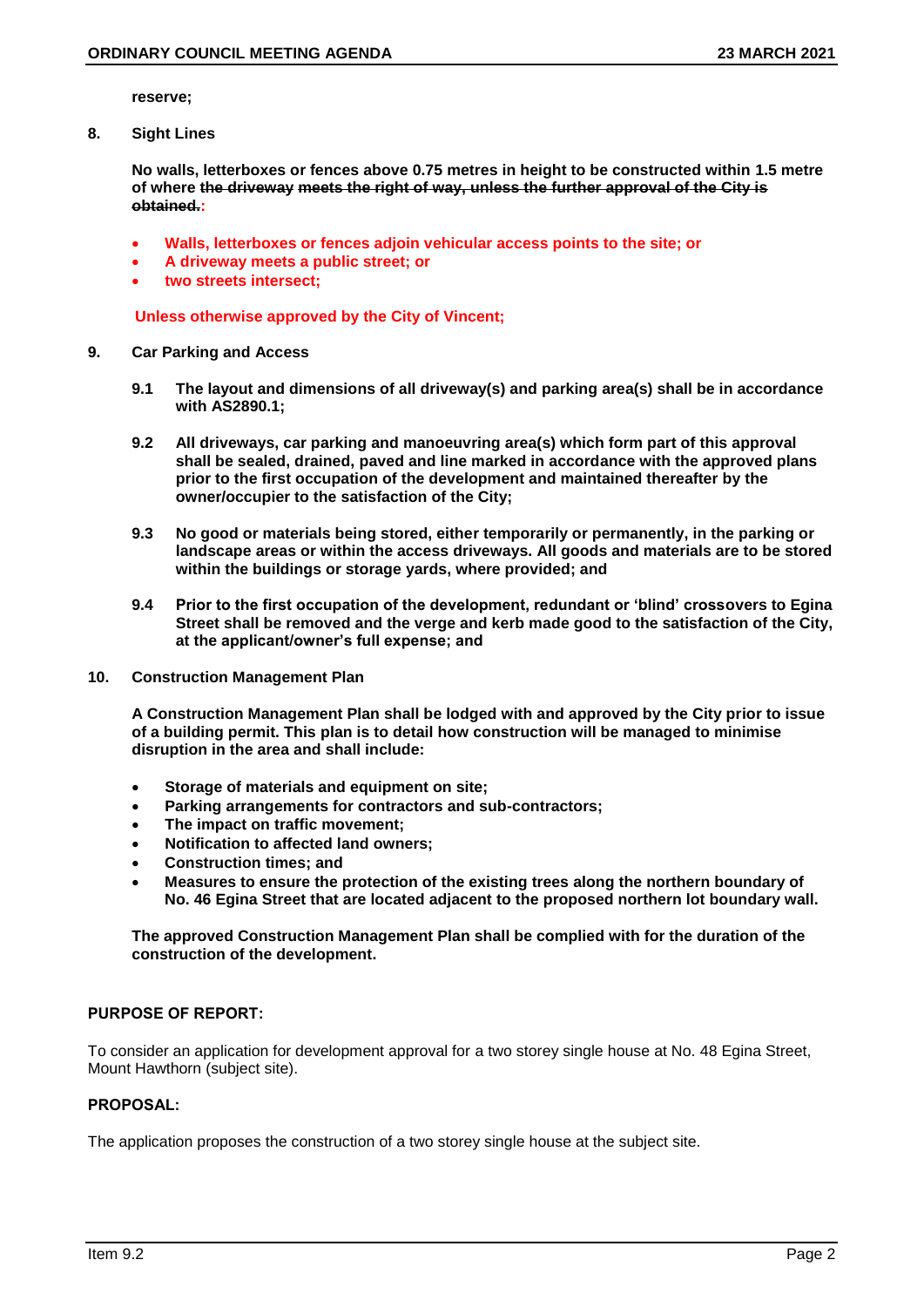## **BACKGROUND:**

| Landowner:                  | <b>Colin and Corinne Roe</b>           |  |
|-----------------------------|----------------------------------------|--|
| <b>Applicant:</b>           | Integrity Developments (WA) Pty Ltd    |  |
| <b>Date of Application:</b> | 4 January 2021                         |  |
| Zoning:                     | MRS: Urban                             |  |
|                             | LPS2: Zone: Residential<br>R Code: R30 |  |
| <b>Built Form Area:</b>     | Residential                            |  |
| <b>Existing Land Use:</b>   | Vacant                                 |  |
| <b>Proposed Use Class:</b>  | Single House                           |  |
| Lot Area:                   | 306m <sup>2</sup>                      |  |
| Right of Way (ROW):         | No.                                    |  |
| <b>Heritage List:</b>       | No.                                    |  |

The subject site is bound by Egina Street to the west, single dwellings to the south and east and a vacant green title lot to the north (No. 48A Egina Street), as shown on the location plan included as **Attachment 1**. Egina Street and the broader area surrounding the subject site is characterised by one and two-storey single houses.

The subject site is currently a vacant lot that has been cleared in preparation for development. The site forms part of two parallel green title lots created as part of a subdivision approval issued by the Western Australian Planning Commission (WAPC) in 2017. The lots have since been created.

## **Previous Development Applications**

At its meeting on 16 October 2018, Council refused a development application for two grouped dwellings to the parent lot of the subject site (No. 48 Egina Street). The reasons for refusal related to the impact of the proposed primary street setback and visual dominance of the proposed garages on the existing streetscape.

The applicant sought a review of this decision by the State Administrative Tribunal (SAT), and through this process the SAT invited Council to reconsider its decision. Prior to the application for reconsideration being presented to Council, Administration was provided with a copy of the Deposited Plan and Certificate of Title for the subdivided lots (Nos. 48 and 48A Egina Street) by the applicant. As a result, the application presented to Council for reconsideration was for two single houses, rather than two grouped dwellings.

Council reconsidered amended plans at its meeting on 5 February 2019 where it resolved to refuse the application. The refusal reasons related to:

- The bulk, scale and visual dominance of the garages on the existing streetscape;
- Compromised solar access to the subject and adjoining property as a result of the proposed landscaping and two storey boundary walls; and
- Inadequate landscaping to reduce the impact of the proposal on the adjoining properties and streetscape.

Following Council's decision, the SAT dismissed the applicant's application for review. This was on the basis that Landgate had issued the Deposited Plan and Certificate of Title for the two green title lots at No. 48A (Lot 201) Egina Street and No. 48 (Lot 202) Egina Street. SAT determined that this meant that Lot 5 (being the parent lot) no longer existed and a decision could not be made on the development application.

The applicant subsequently lodged two separate single house development applications for Nos. 48 and 48A Egina Street. Council refused the applications at its meeting on 20 August 2019 for reasons related to:

- The bulk, scale and visual dominance of the garages on the existing streetscape;
- Inadequate landscaping to reduce the impact of the proposal on the adjoining properties and streetscape and resulting in compromised solar access to the subject and adjoining properties;
- The bulk and scale impacts of the proposed two storey boundary wall and resulting restricted solar access; and
- Compromised solar access to the adjoining property at No. 48 Egina Street.

The applicant lodged applications for review of Council's decisions made on 20 August 2019 to the SAT. The matters proceeded to full SAT hearing on 6 November 2019 where the SAT affirmed Council's decision to refuse the applications and dismissed the applicant's application for review.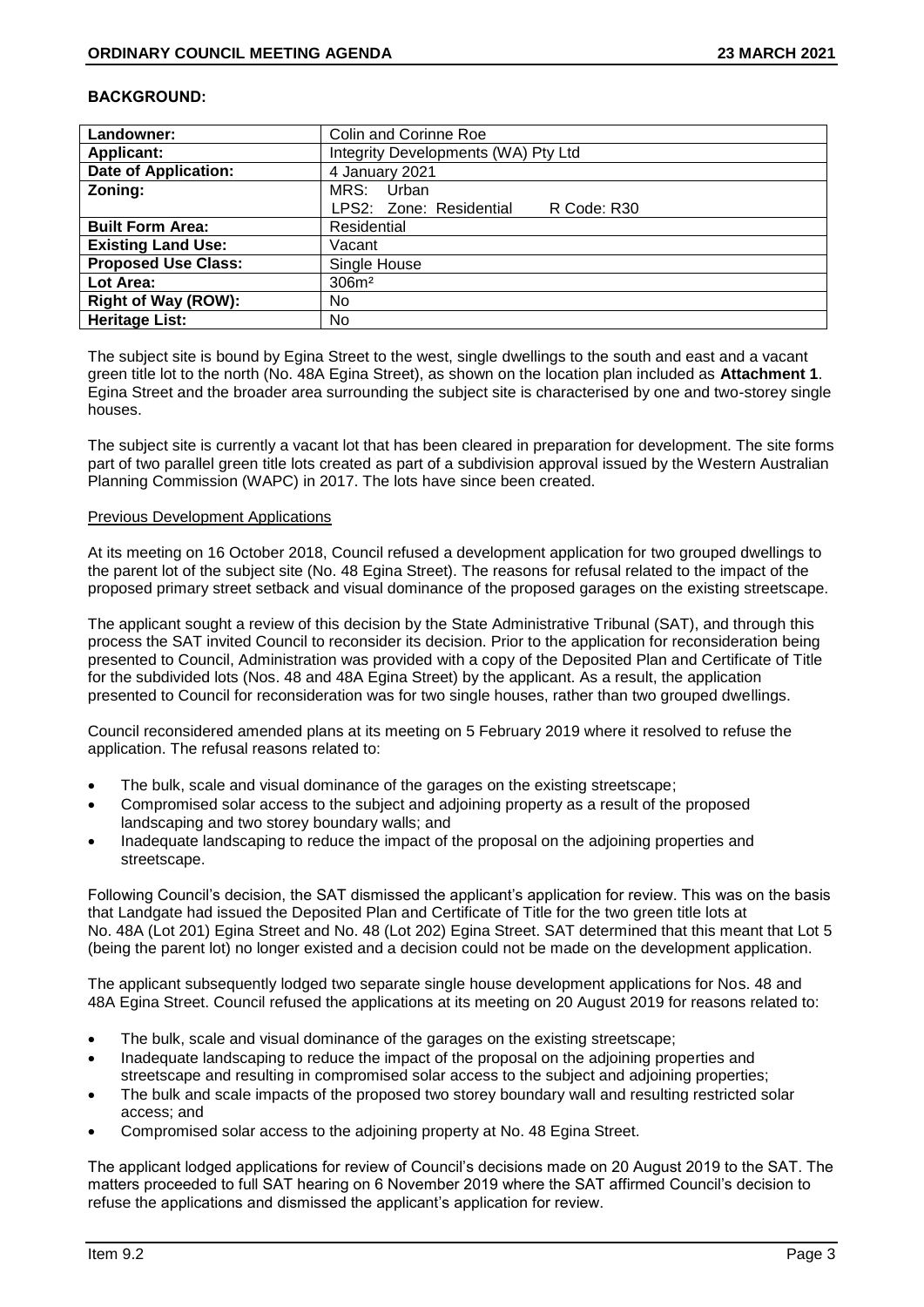An application for review of SAT's decision by a judicial member of the SAT under section 244 of the *Planning and Development Act 2005* to deal with questions of law was sought by the landowners. The SAT refused the application and affirmed Council's refusal on 29 July 2020.

## Current Development Applications

The applicant has submitted two separate development applications for single houses at both the subject site and No. 48A Egina Street, Mount Hawthorn.

The plans for the single house proposed for the subject site as part of this application are contained in **Attachment 3**.

The development application for a single house on No. 48A Egina Street is also on this Ordinary Meeting agenda for Council's determination. Administration has assessed each application separately.

## **DETAILS:**

## **Summary Assessment**

The table below summarises the planning assessment of the proposal against the provisions of the City of Vincent Local Planning Scheme No. 2 (LPS2), the City's Policy No. 7.1.1 – Built Form and the State Government's Residential Design Codes. In each instance where the proposal requires the discretion of Council, the relevant planning element is discussed in the Detailed Assessment section following from this table.

| <b>Planning Element</b>                   | <b>Use Permissibility/</b><br><b>Deemed-to-Comply</b> | <b>Requires the Discretion</b><br>of Council |
|-------------------------------------------|-------------------------------------------------------|----------------------------------------------|
| <b>Street Setback</b>                     |                                                       |                                              |
| <b>Front Fence</b>                        |                                                       |                                              |
| <b>Building Setbacks/Boundary Wall</b>    |                                                       |                                              |
| <b>Building Height/Storeys</b>            |                                                       |                                              |
| <b>Open Space</b>                         |                                                       |                                              |
| <b>Outdoor Living Areas</b>               |                                                       |                                              |
| <b>Landscaping (R Codes)</b>              |                                                       |                                              |
| <b>Privacy</b>                            |                                                       |                                              |
| <b>Parking &amp; Access</b>               |                                                       |                                              |
| <b>Solar Access</b>                       |                                                       |                                              |
| <b>Site Works/Retaining Walls</b>         |                                                       |                                              |
| <b>Essential Facilities</b>               |                                                       |                                              |
| <b>External Fixtures</b>                  |                                                       |                                              |
| <b>Surveillance</b>                       |                                                       |                                              |
| <b>Environmentally Sustainable Design</b> |                                                       |                                              |

# **Detailed Assessment**

The deemed-to-comply assessment of the element that requires the discretion of Council is as follows:

| <b>Lot Boundary Setbacks/Walls</b>                                                                                                                                                                                        |                                                                                                                                 |  |  |  |
|---------------------------------------------------------------------------------------------------------------------------------------------------------------------------------------------------------------------------|---------------------------------------------------------------------------------------------------------------------------------|--|--|--|
| <b>Deemed-to-Comply Standard</b>                                                                                                                                                                                          | <b>Proposal</b>                                                                                                                 |  |  |  |
| <b>Built Form Policy Clause 5.2</b>                                                                                                                                                                                       |                                                                                                                                 |  |  |  |
| <b>Lot Boundary Setbacks</b><br>Dining - Alfresco: 1.5 metres                                                                                                                                                             | Dining – Alfresco: 1.2 metres                                                                                                   |  |  |  |
| Lot Boundary Walls<br>Boundary walls to two side boundaries to a<br>maximum height of 3.5 metres and average height of<br>3 metres for up to two-thirds (22.08 metres) of the lot<br>boundaries behind the front setback. | Portico - Kitchen to Southern Boundary:<br>Average Height - 3.05 metres<br>Maximum Height - 3.3 metres<br>Length $-18.0$ metres |  |  |  |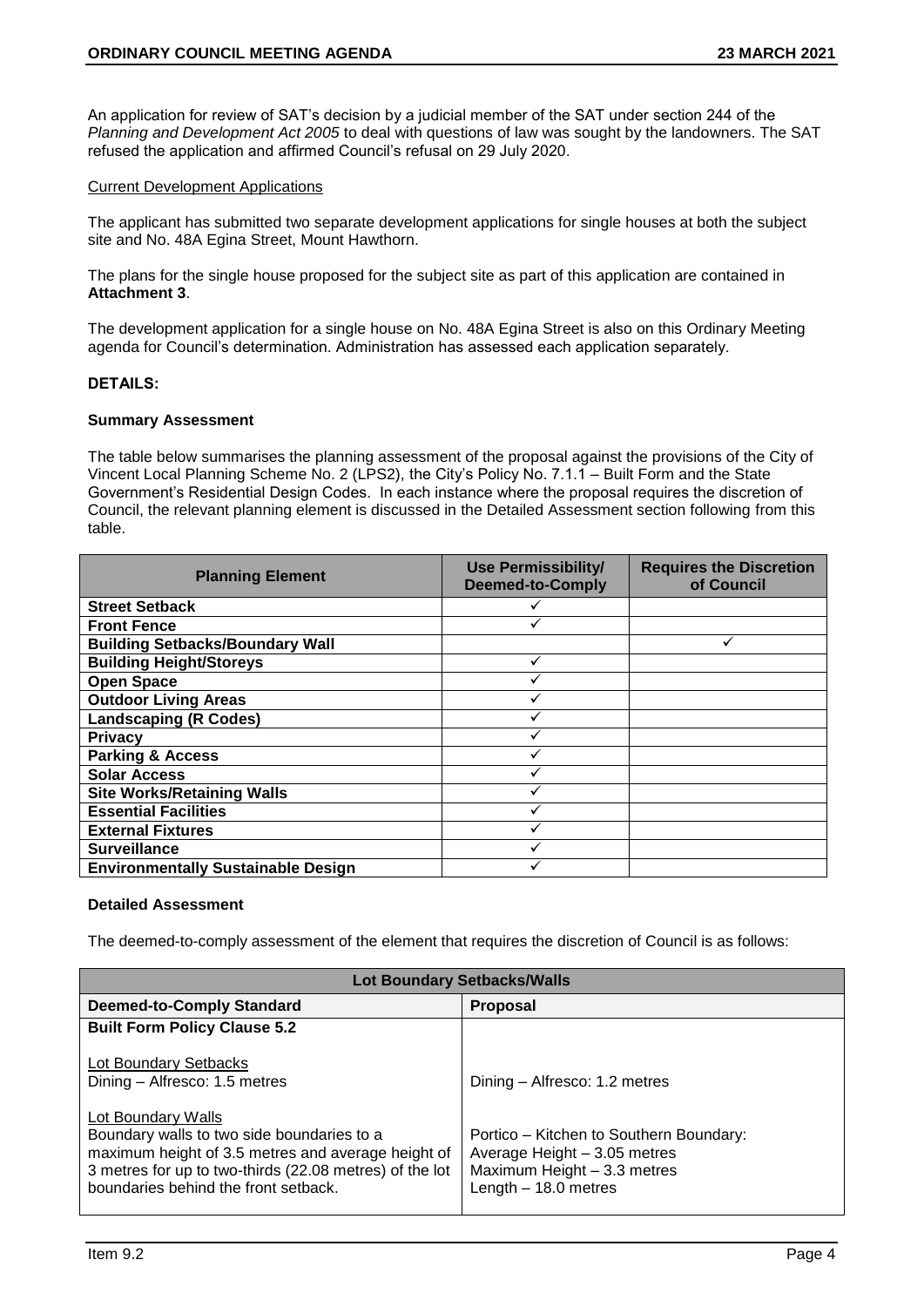| <b>Lot Boundary Setbacks/Walls</b> |                                                                                                                    |  |
|------------------------------------|--------------------------------------------------------------------------------------------------------------------|--|
| <b>Deemed-to-Comply Standard</b>   | <b>Proposal</b>                                                                                                    |  |
|                                    | Garage to Northern Boundary:<br>Average Height - 3.2 metres<br>Maximum Height - 3.3 metres<br>Length $-6.0$ metres |  |

The above element of the proposal does not meet the specified deemed-to-comply standards and is discussed in the comments section below.

## **CONSULTATION/ADVERTISING:**

The above elements of the proposal do not meet the specified deemed-to-comply standards and are discussed in the Comments section below.

# **CONSULTATION/ADVERTISING:**

Community consultation was undertaken in accordance with the *Planning and Development (Local Planning Scheme) Regulations 2015* for a period of 14 days commencing on 10 February 2021 and concluding on 23 February 2021. Community consultation was undertaken by means of written notification being sent to surrounding landowners, as shown in **Attachment 1** and a notice on the City's website.

At the conclusion of the community consultation period, five submissions were received - all objecting to the proposed development. Concerns raised during the community consultation period relating to the proposed single house are summarised as follows:

- The length and extent of boundary walls;
- The adequacy of landscaping provided, including the amount of canopy coverage and ability for this to reach maturity;
- The precedent for future development in respect to the lot configuration and corresponding built form outcomes; and
- Construction management.

A summary of the submissions received along with Administration's comments on each are provided in **Attachment 7**.

## **Design Review Panel (DRP):**

Referred to DRP: Yes

The development plans that were submitted originally with the application, included as **Attachment 2**, were referred to a member of the City's Design Review Panel for comment. The following comments and recommendations were provided:

- Greater setback or indentation should be provided to the dining room to break up the wall length and improve solar access/ventilation to adjoining property;
- The single storey nature of development at the rear of the dwelling to the living, dining and alfresco areas minimises the extent of overshadowing which falls onto the neighbouring property's living spaces, which is supported;
- The stepping of the upper floor back from the ground level is supported, and the stepping of the garage back from the main dwelling alignment is also positive and supported. Garage should be recessed further to 1 metre;
- Consider improvements to the landscape and entry sequence to allow increased legibility to front entry areas. Delineate pedestrian and vehicle access;
- Upper level walls clad with weatherboard may further differentiate ground and upper floors to one house for a more individual reading of the homes and to differentiate the design aspects;
- Window proportions to the upper floor facing Egina Street are to be considered, taking cues from existing character homes;
- Surface treatment/landscape does not differentiate between pedestrian entry and cars. Applicant to consider separate pedestrian entry to the dwelling and additional planting areas; and
- The proposed colours/materials appear to be consistent with the palette of materials within the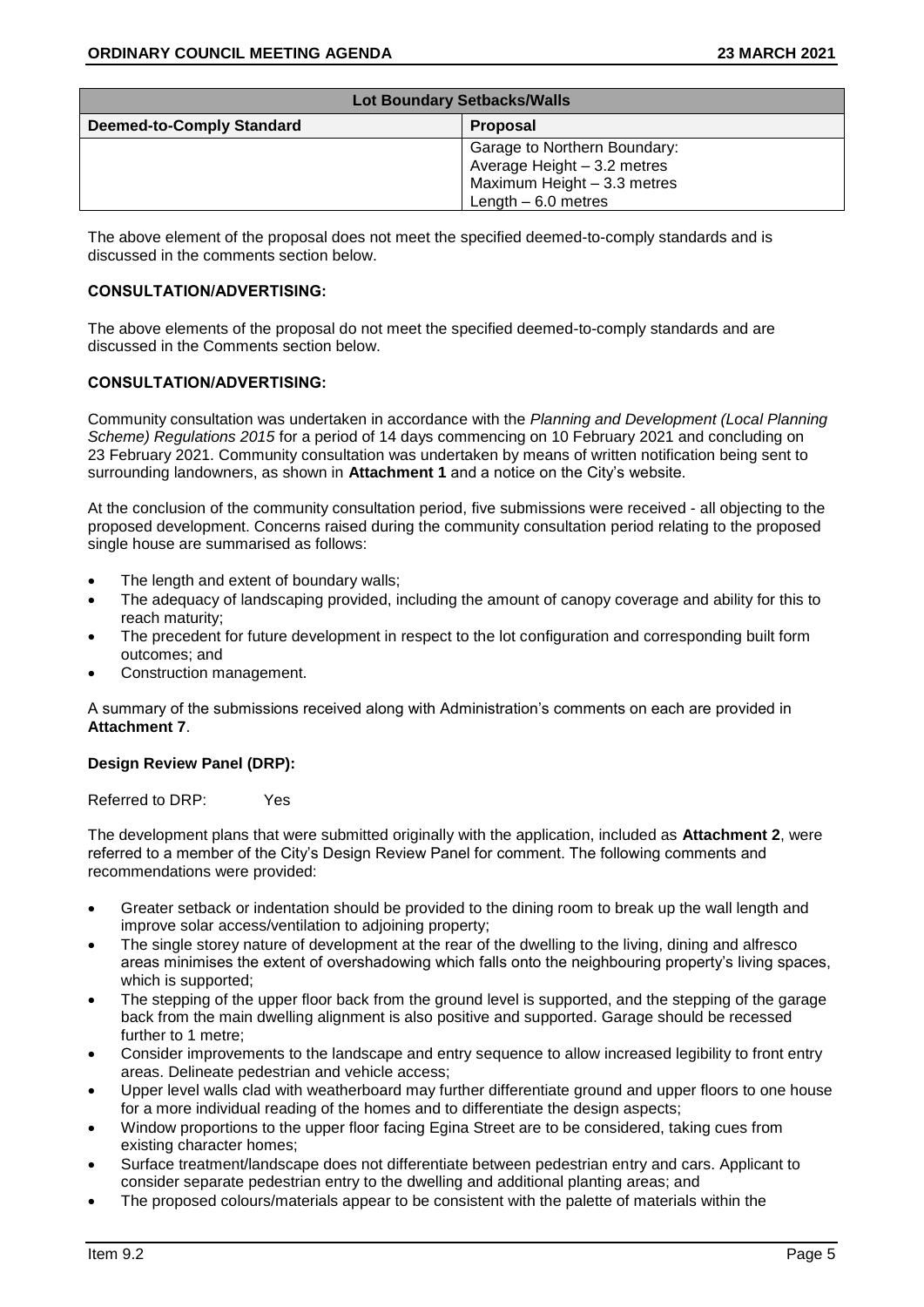surrounding established streetscape.

The applicant submitted amended plans in response to the abovementioned DRP comments. These are the plans that the applicant is seeking approval for as included in **Attachment 3** and incorporate the following key changes:

- Removed the solid wall to the alfresco;
- Increased setback of the garage additional 0.5 metres, to facilitate a 1.0 metre stepping of the garage behind the building line;
- Introduced cladding to upper floor of the dwelling and revised roof form to a gable end;
- Introduced window awnings and trims to the upper floor. Windows to front façade revised to a form and scale which reflects character homes in the area;
- Reduced hardstand area associated with driveway in the front setback; and

These changes made by the applicant as well as other changes made to the adjoining proposed dwelling at No. 48A Egina Street respond to the comments and recommendations made by the Design Review Panel member and create a legible distinction between the subject and proposed neighbouring dwelling at No. 48A Egina Street.

# **LEGAL/POLICY:**

- *Planning and Development Act 2005;*
- *Planning and Development (Local Planning Schemes) Regulations 2015;*
- City of Vincent Local Planning Scheme No. 2;
- State Planning Policy 7.3 Residential Design Codes;
- Policy No. 4.1.5 Community Consultation;
- Policy No. 7.1.1 Built Form Policy; and
- Policy No. 7.5.22 Construction Management Plans.

## *Planning and Development Act 2005*

In accordance with Schedule 2, Clause 76(2) of the *Planning and Development (Local Planning Schemes) Regulations 2015* and Part 14 of the *Planning and Development Act 2005*, the applicant would have the right to apply to the State Administrative Tribunal for a review of Council's determination.

## **Delegation to Determine Applications:**

The matter is referred to Council for determination as it relates to a matter previously considered by Council.

## **RISK MANAGEMENT IMPLICATIONS:**

There are minimal risks to Council and the City's business function when Council exercises its discretionary power to determine a planning application.

## **STRATEGIC IMPLICATIONS:**

This is in keeping with the City's Strategic Community Plan 2018-2028:

## Innovative and Accountable

*We are open and accountable to an engaged community.*

## **SUSTAINABILITY IMPLICATIONS:**

The City has assessed the application against the environmentally sustainable design provisions of the City's Policy No. 7.1.1 – Built Form. These provisions are informed by the key sustainability outcomes of the City's Sustainable Environment Strategy 2019-2024, which requires new developments to demonstrate best practice in respect to reductions in energy, water and waste and improving urban greening.

## **PUBLIC HEALTH IMPLICATIONS:**

This report has no implication on the priority health outcomes of the City's *Public Health Plan 2020-2025*.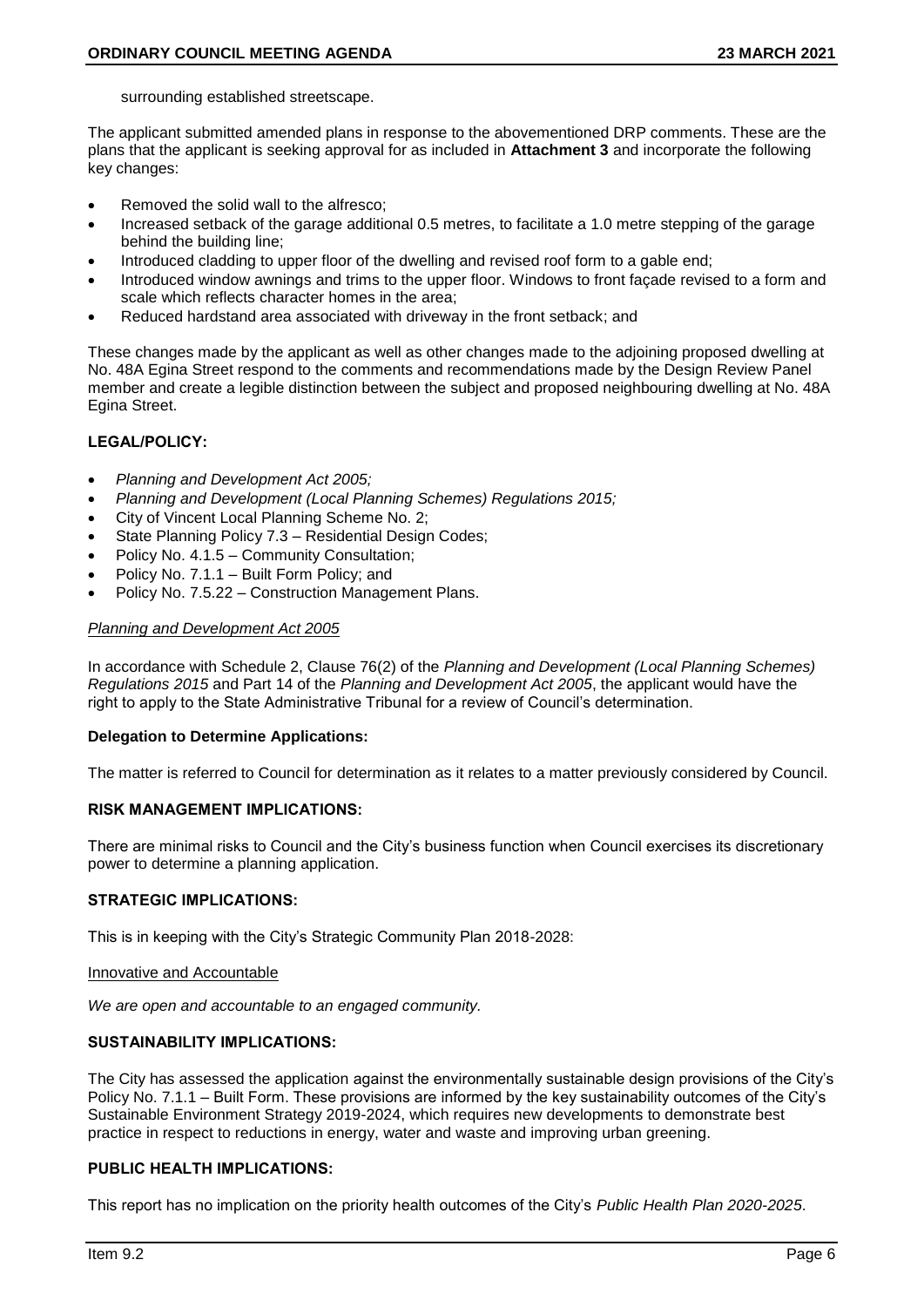# **FINANCIAL/BUDGET IMPLICATIONS:**

There are no finance or budget implications of this report.

## **COMMENTS:**

## Lot Boundary Setbacks

The application proposes a ground floor setback of 1.2 metres from the dining-alfresco portion of the dwelling to the southern boundary, in lieu of the deemed-to-comply standard of 1.5 metres.

The proposed lot boundary setback satisfies the relevant design principles of the R Codes and local housing objectives of the Built Form Policy for the following reasons:

- The southern elevation is well articulated and incorporates multiple large openings to break up the impact of building bulk when viewed from the adjoining property. The elevation incorporates contrasting colours and materials including face brick, horizontal banding and render that assists in breaking up the ground and first floor walls when viewed from the adjoining property;
- The upper floor of the dwelling is satisfies the deemed-to-comply lot boundary setback requirements, and is articulated so as to provide actual and perceived vertical and horizontal stepping of the dwelling. Building bulk is further alleviated by openings to bed 4/study, dining and alfresco to reduce the extent of solid walls;
- In response to recommendations from the City's Design Review Panel member, the applicant revised the proposal to an open alfresco on the south to mitigate the extent of solid walls as viewed from the neighbouring property;
- The lot boundary setback is adjacent to an access leg, garage lot boundary wall and rear open space of the neighbouring property at No. 46 Egina Street. The reduced lot boundary setback would not impose undue bulk and scale to existing habitable rooms or outdoor living areas;
- Major openings to the southern façade are appropriately screened to alleviate direct overlooking and subsequent loss of privacy to the adjoining property; and
- The proposed development satisfies the R Codes deemed-to-comply requirements relating to solar access for adjoining sites. The proposed lot boundary setbacks would not have an adverse impact on the adjoining property's access to direct sunlight or ventilation.

# Lot Boundary Walls

The deemed-to-comply provisions of the Built Form Policy permits two boundary walls in length of up to 22.08 metres, with an average height of 3 metres and a maximum height of 3.5 metres.

The application proposes lot boundary walls to the northern and southern boundaries. The acceptability of the boundary walls are detailed below.

## *Southern Boundary*

The boundary wall proposed from the portico to kitchen portion of the dwelling would have an average height of 3.05 metres.

The southern boundary wall satisfies the relevant design principles of the R Codes and local housing objectives of the Built Form Policy for the following reasons:

- The proposed wall meets the deemed-to-comply requirements for the length and maximum height. The length of wall proposed is 18.0 metres in lieu of the permitted 22.08 metres as per the deemed-tocomply standard. The 3.3 metre maximum height of the wall remains below the 3.5 metre maximum permitted as per the deemed-to-comply standard. This assists with reducing the scale and impact of the boundary wall as viewed from the neighbouring property and street;
- The boundary wall is located behind the street setback to mitigate the extent of lot boundary walls visible upon approach to the dwelling. The face brick finish of the wall is consistent with the materials and finishes of neighbouring properties;
- The boundary wall abuts the northern boundary of the neighbouring property at No. 46 Egina Street. The adjacent area on the neighbouring property is an access leg and garage lot boundary wall to the same side boundary, and are not habitable rooms or outdoor living areas; and
- The proposed wall is located on the northern boundary and would not compromise access to direct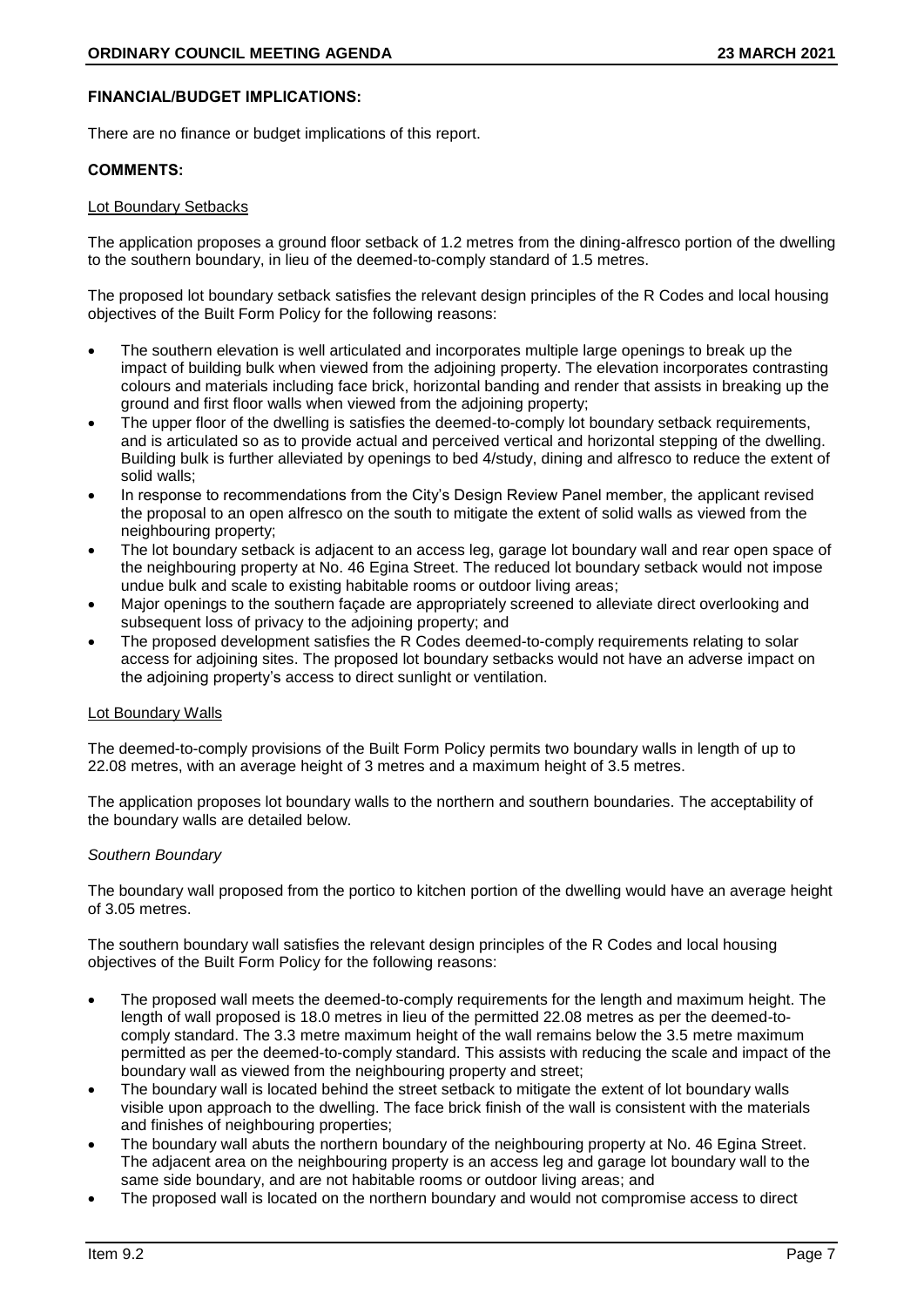sunlight for the subject dwelling. The extent of overshadowing on the adjoining property is acceptable and satisfies the deemed-to-comply solar access requirement.

## *Northern Boundary*

The boundary wall proposed for the garage would have an average height of 3.2 metres.

The southern boundary wall satisfies the relevant design principles of the R Codes and local housing objectives of the Built Form Policy for the following reasons:

- The proposed wall meets the deemed-to-comply requirements for the length and maximum height. The length of wall proposed is 6.0 metres in lieu of the permitted 22.08 metres as per the deemed-to-comply standard. The 3.3 metre maximum height of the wall remains below the 3.5 metre maximum permitted as per the deemed-to-comply standard. This assists with reducing the scale and impact of the boundary wall as viewed from the neighbouring property and street;
- The boundary wall is located behind the street setback to mitigate the extent of lot boundary walls visible upon approach to the dwelling. The face brick finish of the wall is consistent with the materials and finishes of neighbouring properties;
- The boundary wall abuts the southern boundary of the neighbouring property at No. 48A Egina Street. The boundary wall would abut a proposed boundary wall (portico to kitchen wall) of the same height and would therefore be concealed from view. The boundary wall would not affect habitable rooms or outdoor living areas on the adjoining property; and
- The proposed wall is located on the northern boundary and would not compromise access to direct sunlight for the subject dwelling. The adjoining property at No. 48A Egina Street located to the north of the subject site would also not be adversely impacted with respect to overshadowing the direction of shadow cast is to the south.

# Landscaping

In addition to the deemed-to-comply standards of the R Codes, the application has also been assessed against the landscaping provisions of the Built Form Policy that set out additional deemed-to-comply standards. The deemed-to-comply landscaping standards set out in the Built Form Policy have not yet been approved by the WAPC and as such, these provisions are given due regard in the assessment of the application.

The Built Form Policy requires the provision of 30 percent canopy coverage, 12 percent deep soil zones and 3 percent planting areas. The application proposes 21.5 percent canopy cover and 17.1 percent deep soil zones that are also defined as planting areas under the Built Form Policy.

The proposed landscaping satisfies the local housing objectives of the Built Form Policy for the following reasons:

- The application proposes three Flowering Plum trees, one Chinese Tallow and two Magnolia Trees onsite. The proposed tree species are capable of providing 3.0 to 6.0 metres of canopy each at maturity. Shrubs and plants proposed would also provide supplementary forms of landscaping to the site;
- The proposed tree species are consistent with the City's tree selection tool and are capable of growing to a greater height and canopy than that shown on the development plans. The City's Parks and Urban Greening team has reviewed the proposal and confirmed the species and their location would enable all canopy to grow to full maturity;
- The landscaping provided would soften the appearance of the proposed dwelling and reduce the overall impact of building bulk and scale when viewed from Egina Street and neighbouring properties. The landscaping proposed would contribute to the reduction of the urban heat island effect, increase urban air quality, provide a greater landscape amenity for the locality and create a sense of open space between the proposed dwelling and neighbouring properties;
- The application proposes planting areas and deep soil zones greater than those required under the deemed-to-comply standards of the Built Form Policy. Additional planting zones allows for the owner/occupier to plant additional landscaping areas in the future;
- The proposed landscaping includes portions of canopy which extends outside of the lot boundaries, contributing to the provision of landscaping within the broader locality; and
- The proposed landscaping to the lot does not inhibit vehicle use, with mature trees located away from proximity to the vehicle access point to maintain sufficient sight lines so as they are safe in use.